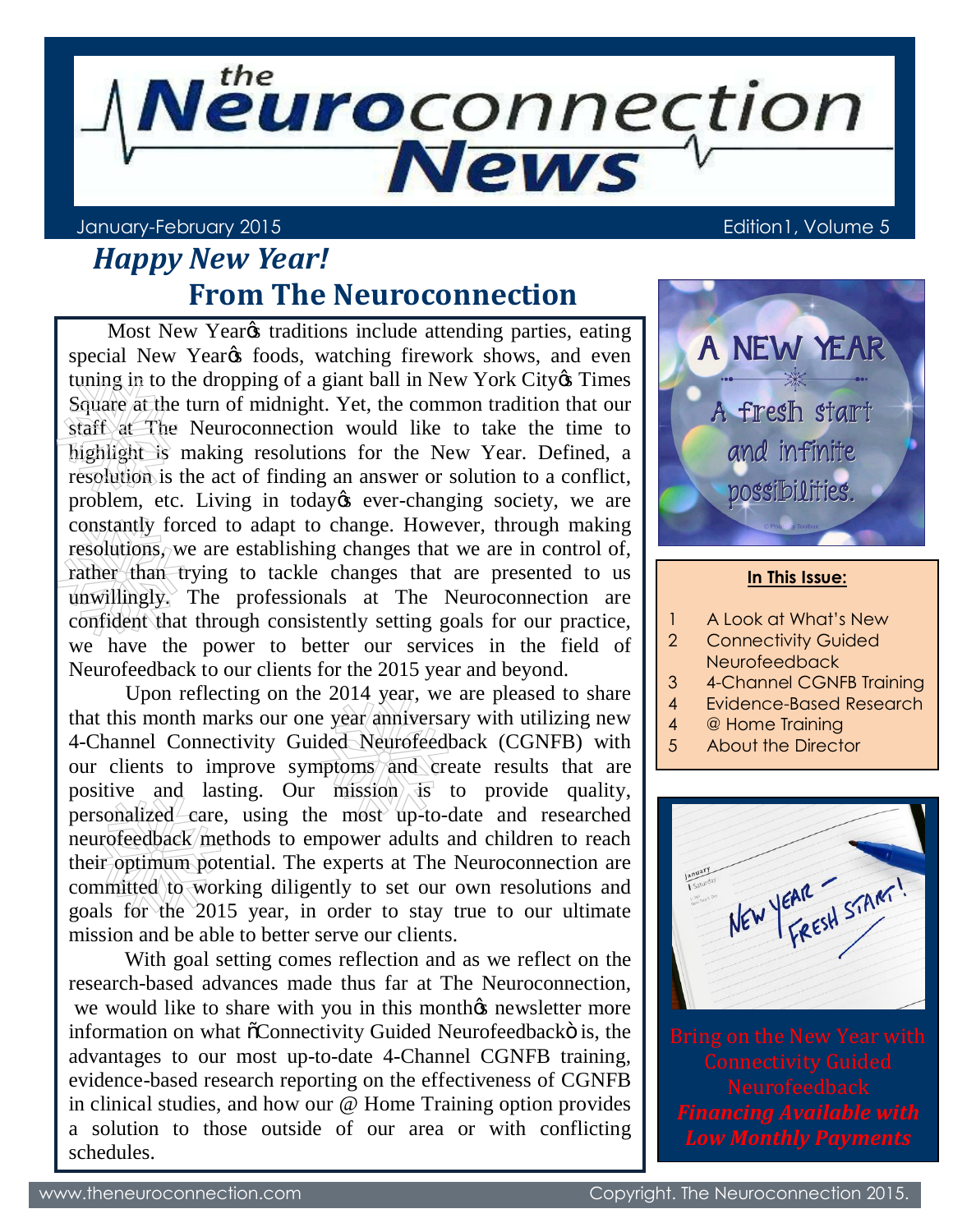## **How is Connectivity Guided Neurofeedback State of the Art Neurofeedback Training?**

Until recent years, the maps that were used in the field of neurofeedback only allowed us to look at the brain as if it were flat and did not account for the distance between the sites that we were evaluating. Of critical concern within the practice of neurofeedback is the use of pairwise coherence connectivities estimates that assume a flat, 2-dimensional space when the space is actually 3-dimensional. Only NeuroRep, a multivariate coherence measurement, developed by Dr. WIlliam Hudspeth, correctly assesses the 3-dimensional waveforms in the brain and produces the statistical computations that show how the brain is communicating with itself. This specific tool provides a quantitative metric for EEG and measures regions of the brain for connectivity. These tools take into account the geography and structure of the brain and an understanding of the pathways in the brain that allow information to flow back and forth. By using the proper measurements with NeuroRep and doing neurofeedback training based off of these measurements, the neuronal messenger delivery system is enhanced to improve overall cognitive, social, behavioral, and language functioning. It is only with these tools that trained clinicians accurately know where and how to do the correct type of Neurofeedback training.

#### *NeuroRep QEEG Analysis* **Principle Component Analysis of EEG Waveforms**



State-of-the-art brain mapping today enables us to evaluate regions of the brain, looking at areas that are too loosely or too tightly connected and aims to make changes to these abnormalities in functioning. Ultimately, CGNFB improves symptoms by improving undeveloped neuronal pathways and the ability of the brain to relay messages. Furthermore, NeuroRep QEEG maps allow for pre and post comparisons and reveal improved outcomes of corrected 3-dimensional coherence.

"In particular, the differences between pair-wise and multichannel…results show unequivocally that in most cases, the pair-wise estimates are incorrect and a complete set of signals involved in a given process has to be used to obtain the correct pattern of EEG flows."

Kus, R., Kaminski, M., Blinowska, K.J. (2004) Determination of EEG activity propagation: pair-wise versus multichannel estimate. IEEE Trans Biomed Eng. 51(9):1501-10.

Of further importance, the sophisticated CGNFB training offered at The Neuroconnection is particularly effective for clients with autism, as it trains regions of the brain- where neuropathways were supposed to have formed during early development and did not- for better communication and timing. When you have the neuroconnections that allow you to now perform the tasks, improvements are seen more quickly. For instance, speech therapy can be enhanced, children are able to pay more attention and get more out of tutoring, become socially aware and engaged, and often need to join a social skills group to catch up, due to their new awareness and interest in peers. Among other results is the ability to transition without disruption, improved eye contact, increased focus, improvement in social skills and social pragmatics, increased calmness and decreased anxiety, improved verbal communication or expressive language, improved receptive language, fewer repetitive behaviors and improved processing speed.

Since 2001, The Neuroconnection has been successful in reducing neuropsychological symptoms with the use of CGNFB training. it is not uncommon for our clients to be able to come off of stimulant medication, antidepressants, and anti-anxiety medication following training. Best of all, the improvements seen with training are lasting.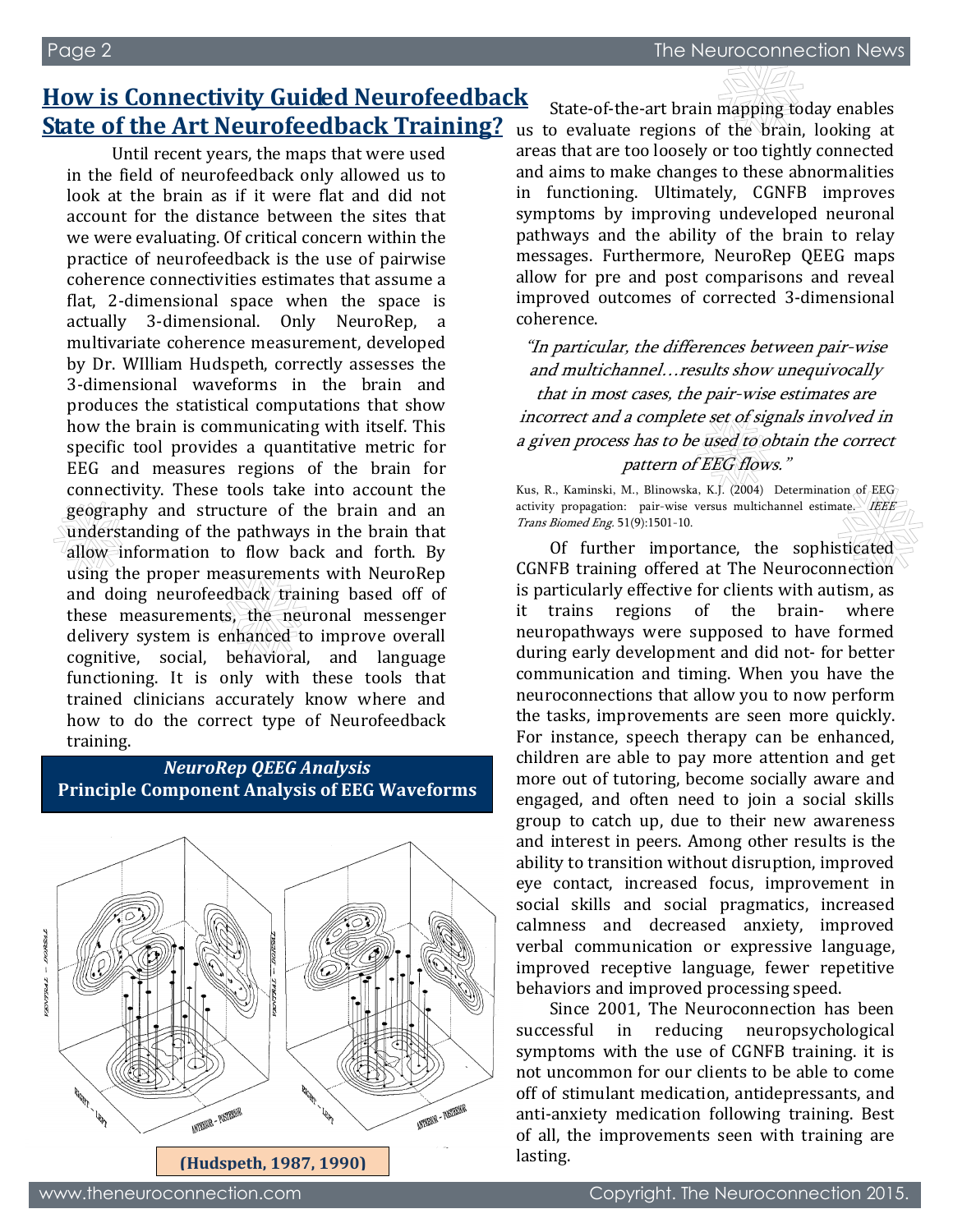## **Announcing 4-Channel Connectivity Guided Neurofeedback Training:**

 Connectivity training up to this point has consisted of 2-Channel training. As promised, The Neuroconnection continuously perseveres in dedicating time and effort towards bringing our clients the latest advancements in neurofeedback. In January of 2014, we began utilizing 4-Channel CGNB training. While 2-Channel training is effective, through research we found that using four channels may be even more powerful and more effective. Thus far, we have seen this to be the case. 4-Channel CONFB training uses four electrodes on the head instead of two, averaging four channels of EEG data. Ultimately, 4-Channel CGNFB training reduces the number of training sessions needed by 50%.

 Below is an example of a child hooked up with 4-Channel CGNFB training equipment at our clinic. The four leads are visible on the right side of her head. There is also a trainer's monitor for the clinician and a training monitor for our client. Operating using a similar format as 2-Channel training, 4-Channel CGNFB training induces change by rewarding the brain with visual images from a movie, which is played when the correct brainwaves are produced. The picture below illustrates the movie fading as a result of our client not producing the correct brainwave activity.

It is vital that 4-Channel CGNFB training be used in an experienced practitioner's hands. The experts at The Neuroconnection continue to strive towards providing our clients with the most up-to-date researched neurofeedback training. We are pleased with the results that this new form of training has to offer and are confident it stands by our mission of producing the best outcome for our clients.



*"A knowledge of brain science will provide one of the major foundations of the new age to come. That knowledge will spawn cures for disease, new machines based on brain function, further insights into our natures and how we know."*

**From "The Soul Made Flesh, The Discovery of The Brain and How it Changed the World" by Carl Zimmer, 2004**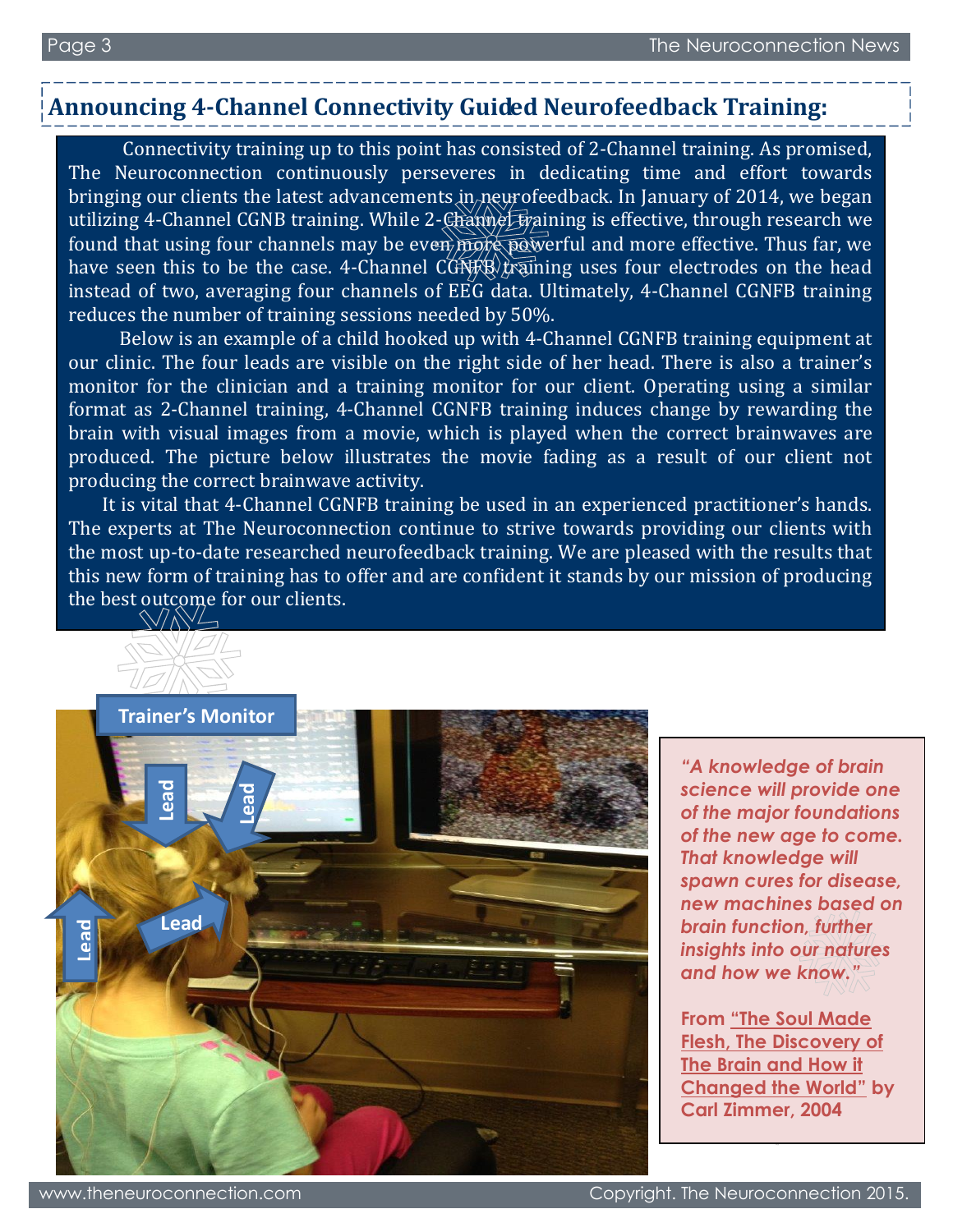## **Evidence-Based Research:**

In 2014, a single case study was examined with a 12 year old girl diagnosed with autism, with findings from MR-DTI, pairwise and coherence and three forms of multivariate coherence analysis. The hypothesis presented was that more advanced statistical approaches to EEG coherence analysis may provide more detailed and accurate information in comparison to pairwise measurements.

It is noted that when considering autism as a disorder of neural connectivity, there is increasing evidence that supports head enlargement as a result of brain overgrowth early in life (first 1-2 years), as a result of enhancements in frontal white matter and minicolumn pathology (Coben et al., 2014). This ultimately leads to frontal over-connectivity, interfering with the normal developmental trajectory; which in turn halts the natural progression of anterior to posterior synchronization and specialization of functions (Coben et al., 2014). This pattern reflects frontal hypercoherence and bilateral temporal hypocoherence. As a result of such findings, this study suggested that more advanced statistical approaches to EEG coherence may provide more detailed and accurate information.

 clearly shows a difference between pairwise and multivariate estimates." (Coben et al., 2014). This study found that a pairwise coherence analysis of this case had very few significant coherence anomalies. It is cited that, "The ones that are present include frontal hypocoherence and bilateral occipitaltemporal hypocoherences." (Coben et al., 2014). On the other hand, the multivariate analyses showed the opposite. "All forms of multivariate analysis shown have suggested a combination of local hypercoherence and long distance hypocoherence across right frontal to posterior temporolimbic regions. This, in this case,

For more information pertaining to this study, please review the reference below.

Reference: Coben, R., Mohammad-Rezazadeh, I., & Cannon, R. L. (2014). Using

quantitative and analytic EEG methods in the understanding of connectivity

in autism spectrum disorders: a theory of mixed over- and under connectivity. *Frontiers in Human Neuroscience*, *8*, 45. doi:10.3389/fnhum.2014.00045

# **@ Home Training through The Neuroconnection**

Upon seeing such excellent results in the past 7 years with Connectivity Guided Neurofeedback (CGNFB), we wanted to find a solution to provide the training to those outside of our area or with schedule inflexibility. As a result, The Neuroconnection provides an  $\omega$  Home Training program to conduct  $CGNFB$  sessions in the convenience of your home. For the past 3 years, we have been providing our expertise and therapeutic treatment to families all around the world. The option of training daily at home has been proven successful with our clients expanding as far as Russia and India.

The @ Home Training program first starts off with an initial intake, along with a QEEG or "brain map" in the office. A custom protocol is then made for the specific needs of the client. At this time, an extended training session is set up within the office to instruct you on how to run a session. We provide you will all the necessary tools and equipment including the neurofeedback system in addition to a laptop which is pre-loaded with all the software and protocols required to conduct training sessions at home. We also provide an Atlantis amplifier, electrodes, head cap to show correct placements, and an @ Home Training manual.

Following the training, we monitor you at home via Skype to verify that you are receiving CGNFB training correctly. Once you feel conformable training with the software, you may then begin to run sessions on your own with The Neuroconnection monitoring your progress. One protocol consists of 20 sessions, with at least two sessions ran each week until completion of the set protocol. Once finished with the first protocol, you would then return to our office for a QEEG remap to allow for pre and post comparisons.